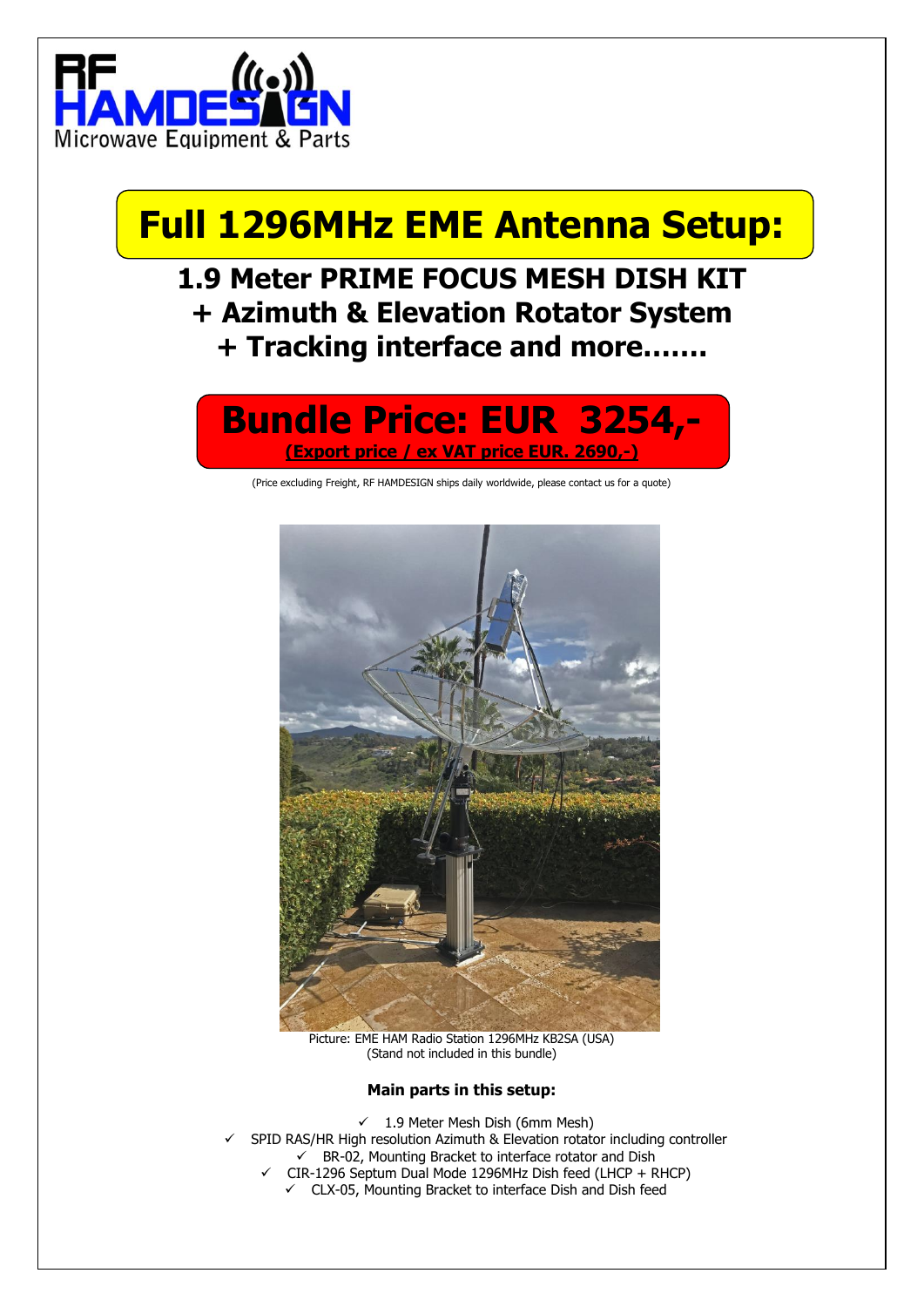### **Bundle EME Setup 1.9 Meter Mesh Dish Kit**

### **This Full 1296MHz EME Antenna Setup contains following components:**



Note: All specifications can found on our web-site: [www.rfhamdesign.com](http://www.rfhamdesign.com/)